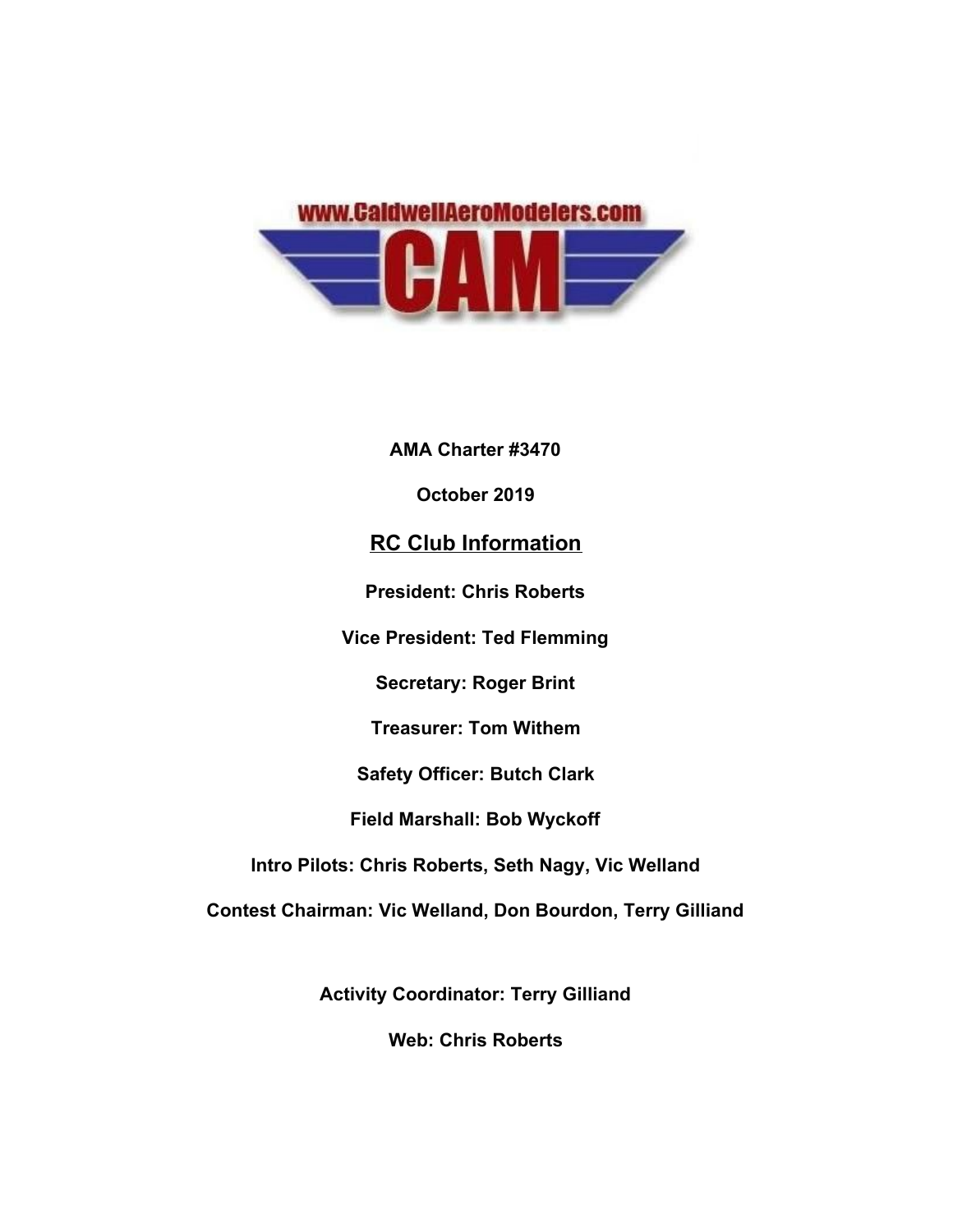# **Typical Meeting Agenda**

**Welcome**

**Approve Agenda**

**New member applications**

**Reports**

**Field Officer**

**Safety Officer**

**Intro Pilots report**

**Treasurer's report**

**Old Business**

**New Business**

**Auction / Show & Tell**

**Q & A**

## **September's Meeting Minutes**

**CAM September 2019 Meeting Notes:**

 **Called to order at 7:00 pm**

**August minutes approved**

**New Members: Field Report: It's in great shape Safety Report: Butch says A-OK Intro Pilot Report: Congratulations to Jayden Scott, he has successfully done take-offs and landings Treasurer's Report: We have \$2196.27 in our account and 23 paid members.**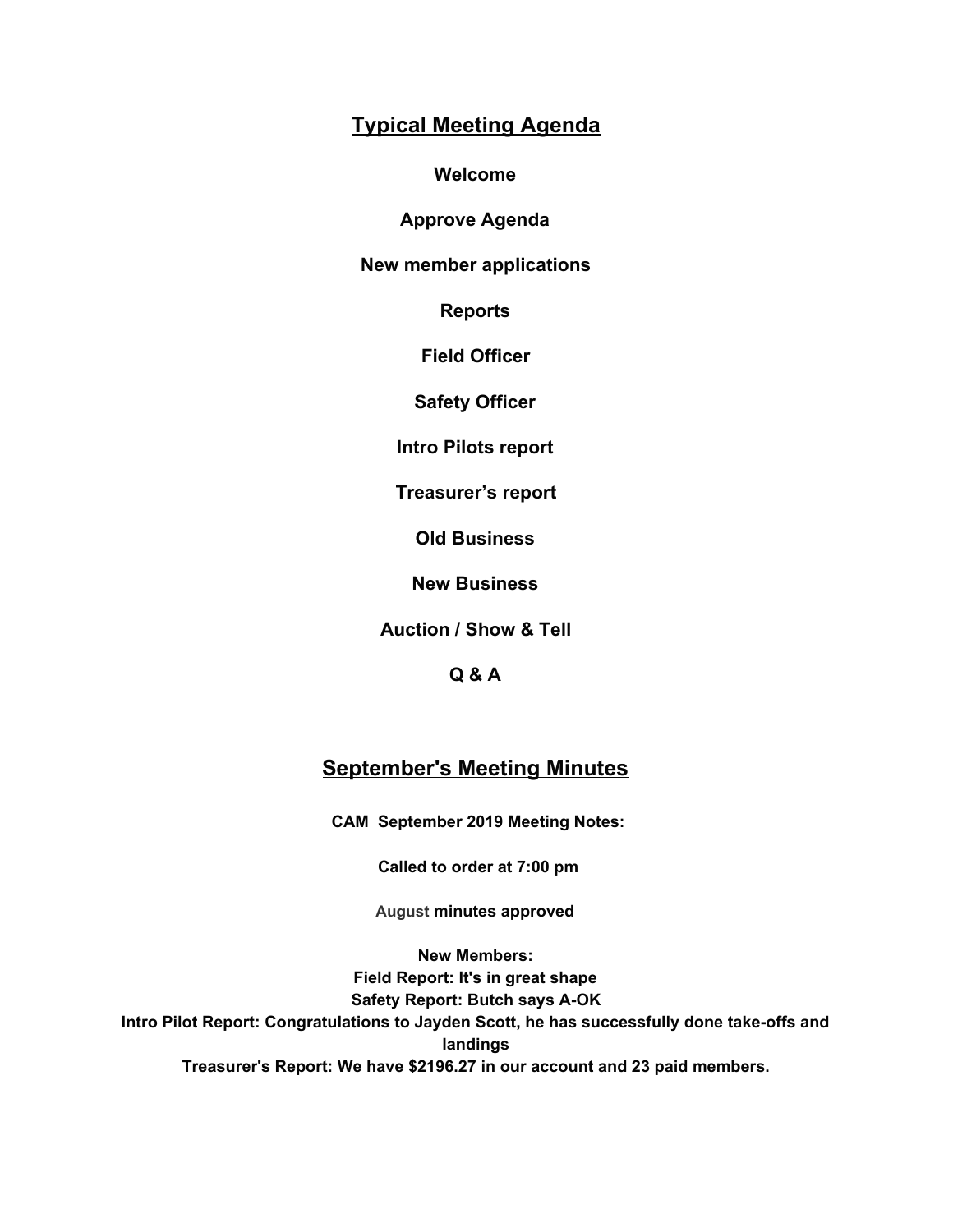### **Old Business: CAM funfly was a great success. We collected \$76 for DARE. We will be nominating officers at the October meeting. You do not have to be present to be nominated.**

**If anyone is interested in fuel contact Terry Gilliand #828-234-7910**

**He has 2 gallons for sale right now at \$25 each**

**New Business: I received this letter from the AMA. If anyone has any ideas for field improvement let's talk about them at the October meeting**

#### **Hi, Roger.**

**Our Creative Director, Mark Benson, is subscribed to your club mailing list, and he forwarded me an email that he received about a club work day.**

 **I'm reaching out to make you aware of a grant opportunity available through the AMA, the Flying Site Improvement Grant. Grants are awarded to clubs who have made or are planning to make improvements to their flying sites. You can read the guidelines for more information about the grant:**

**[https://modelaircraft.org/site-grant.](https://caldwellaeromodelers.us12.list-manage.com/track/click?u=97e8415ef712fa9e1b98d3c10&id=7071dc519a&e=cb68105b5d)**

 **The online application just became available today, and the final deadline is February 1, 2020. You could receive 25% of your project costs if you club is awarded a grant. Please let me know if you have any questions. You can reach me by phone or email (see my info below).**

 **Thanks!**

**Kelsie Walker**

**Grants & Programs Coordinator**

**Academy of Model Aeronautics Foundation**

**765.287.1256 | ext. 279**